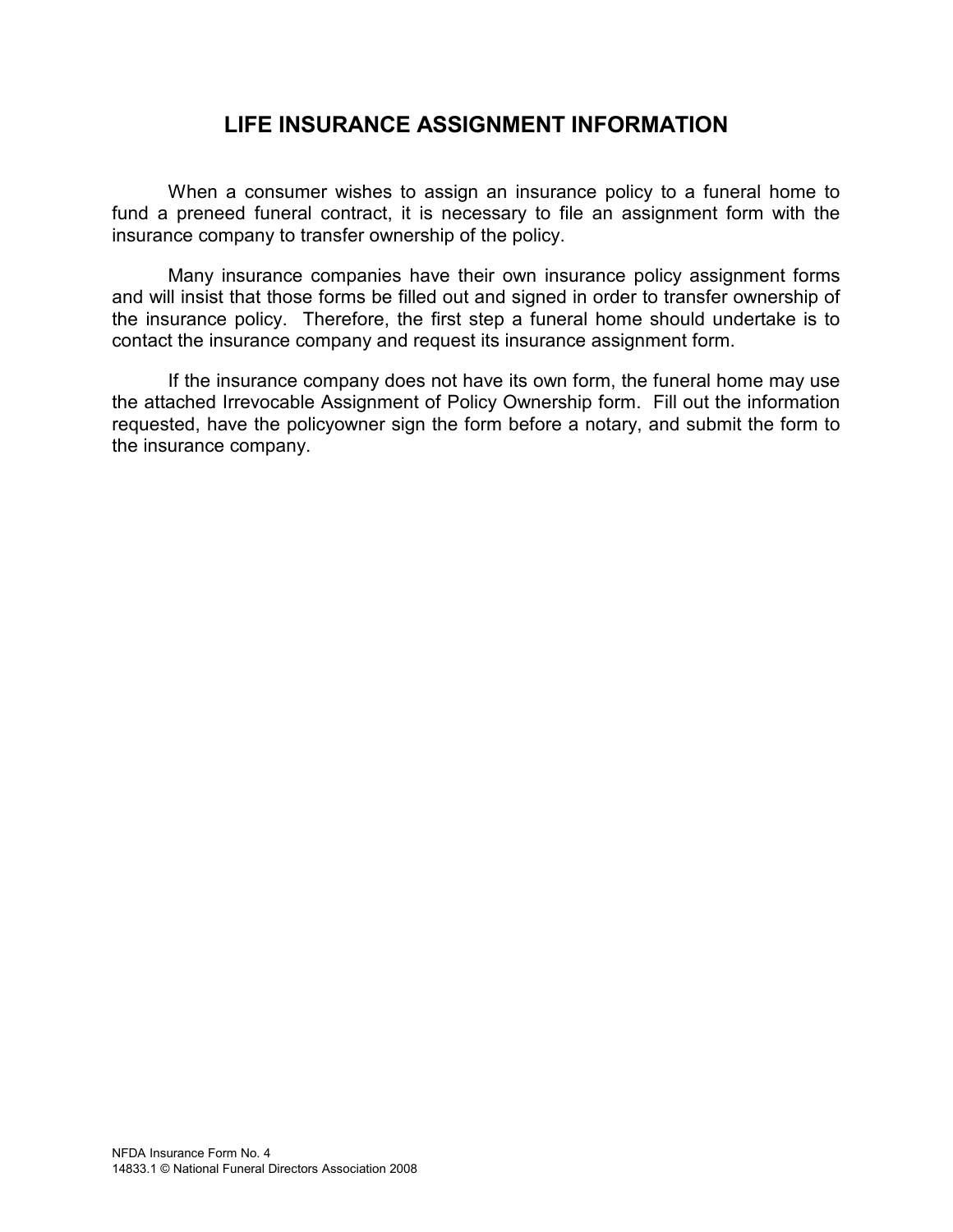## IRREVOCABLE ASSIGNMENT OF POLICY OWNERSHIP

POLICYOWNER:

FUNERAL HOME:

INSURANCE COMPANY:

ASSIGNED POLICY(S) #:

 1. Irrevocable Assignment of Ownership. The Policyowner identified above hereby irrevocably assigns and transfers to the Funeral Home the ownership of the Assigned Policy(s) listed above for the purpose for funding, in whole or in part, the purchase of funeral goods and services from the Funeral Home.

 2. Waiver of Ownership Rights. As part of this irrevocable assignment of ownership, the Policyowner irrevocably waives any right the Policyowner may have during his or her lifetime to cancel or revoke this Assignment; to receive any refund or dividend from the Policy(s); to surrender the Policy(s) for cash or other consideration; to convert the Policy(s); or to borrow against the Policy(s). In waiving these rights, the Policyowner does not assign these rights to any other person and intends the proceeds from the Policy(s) to be used to fund the cost of funeral goods and services.

 3. Designation of Funeral Home as Beneficiary. As part of this Assignment, all beneficiary designations in the Assigned Policies are revoked and, as set forth in Section 4 below, the Funeral Home is designated as the beneficiary of each Assigned Policy(s) and is to receive the proceeds of the Assigned Policy(s) in accordance with Section 4 below.

NFDA Insurance Form No. 4 4. Collection of Proceeds. The Funeral Home acknowledges and agrees that the proceeds of the Policy(s) will not be paid to the Funeral Home until the Funeral Home has provided the Insurance Company receiving this assignment with a certified copy of the death certificate of the insured, or other evidence of death satisfactory to the Insurance Company, and a certificate of completion, which shall be signed by a funeral director associated with the Funeral Home, and which shall certify that the Funeral Home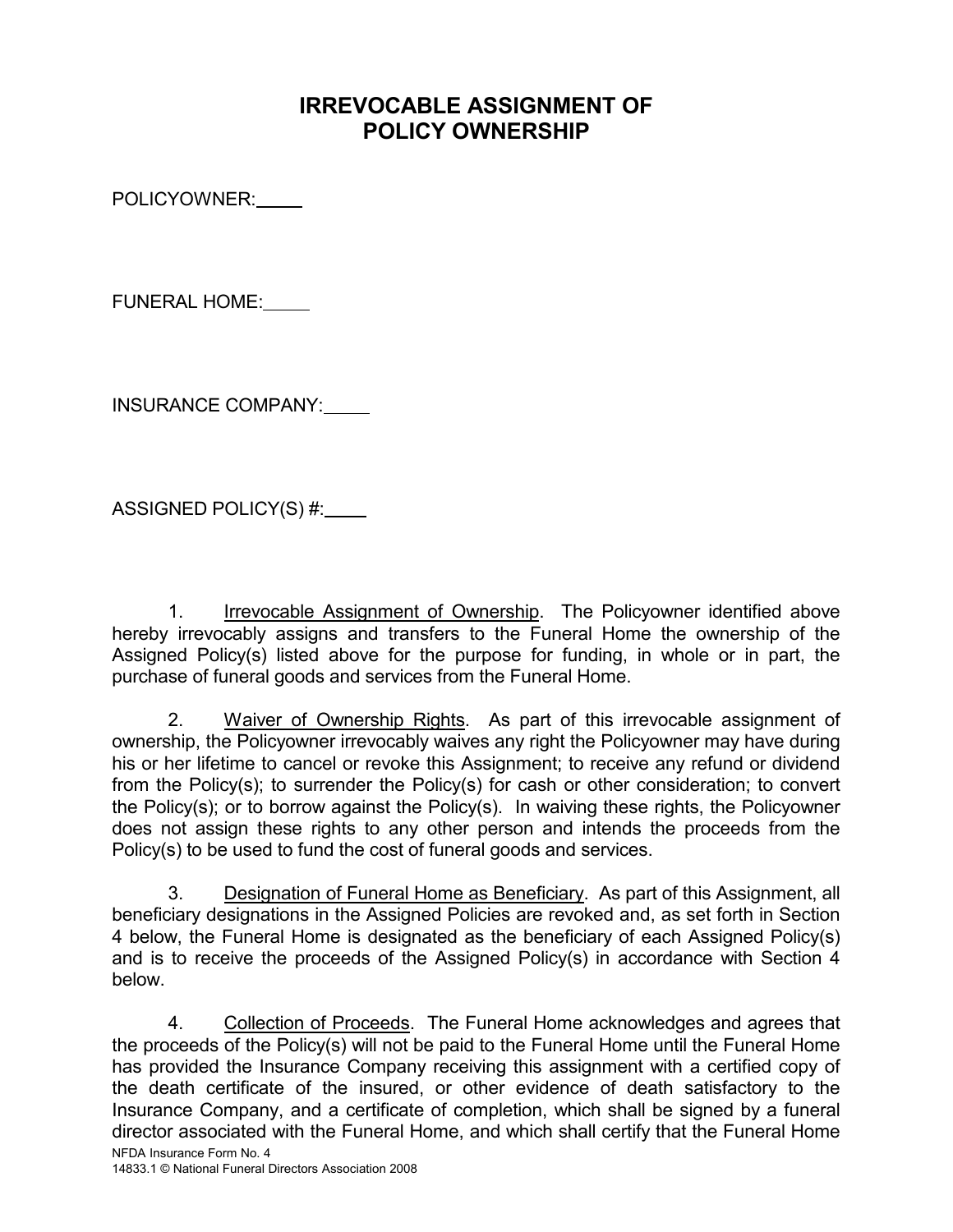has provided all the goods and services contracted for on behalf of the insured. If the Funeral Home cannot provide the funeral goods and services contracted for, or if the person with the right to arrange the funeral and disposition decides to use another Funeral Home, the alternate funeral home which shall be entitled to receive the proceeds of the Policy(s) in return for the delivery of the comparable funeral goods and services contracted for. The proceeds paid to a funeral home hereunder shall not exceed the total amount of the funeral bill and any excess proceeds remaining after the payment of the funeral bill shall be paid to the alternate beneficiaries named in the Policy(s).

 IN WITNESS WHEREOF, the Policyowner and the Funeral Home have executed this Irrevocable Assignment of Policy Ownership on the date set forth below.

Witness:

|                                                                                              | Policyowner                                     |                                                                         |
|----------------------------------------------------------------------------------------------|-------------------------------------------------|-------------------------------------------------------------------------|
|                                                                                              |                                                 | (Name of Funeral Home)                                                  |
| Date:                                                                                        |                                                 | <u>By:__________________________</u>                                    |
|                                                                                              |                                                 |                                                                         |
|                                                                                              |                                                 |                                                                         |
| Irrevocable Assignment of Policy Ownership this _____ day of __________________,<br>$20$ __. | Before me, a notary public, personally appeared | the above-named Policyowner who acknowledged and executed the foregoing |
| My commission expires:                                                                       |                                                 | <b>Signature of Notary Public</b>                                       |

## **CONSENT**

 The undersigned life insurance company hereby acknowledges receipt of an executed copy of the foregoing Irrevocable Assignment of Policy Ownership and agrees to pay the proceeds of the Policy(s) to the Funeral Home (or in the event an alternate funeral home has provided the funeral goods and services contracted for, to said alternate funeral home) upon the death of the Policyowner. The undersigned also acknowledges that it has recorded this Irrevocable Assignment of Policy Ownership on its books and records.